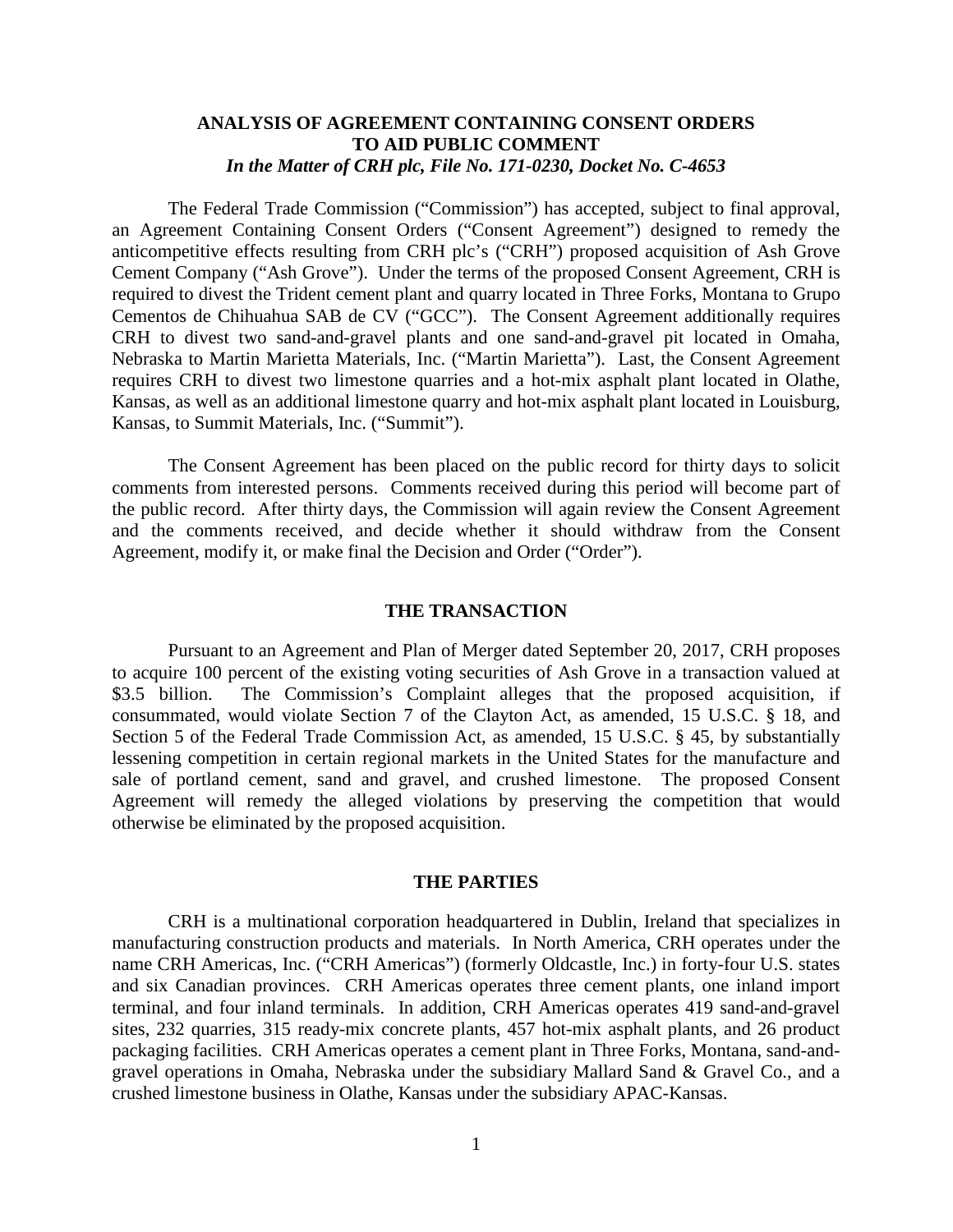Ash Grove is a closely held corporation headquartered in Overland Park, Kansas, also specializing in the manufacture of construction products and materials. Ash Grove is the sixthlargest cement manufacturer in North America and the second-largest manufacturer west of the Mississippi River. Ash Grove owns eight cement plants, 23 cement terminals, 10 fly ash terminals, two deep-water import terminals, 52 ready-mix concrete plants, 20 limestone quarries, 25 sand-and-gravel pits, and nine product packaging facilities. Ash Grove has a cement plant in Montana City, Montana, a sand-and-gravel business in Omaha, Nebraska operating under the subsidiary Lyman-Richey Corporation, and a crushed limestone business in Olathe, Kansas that operates under the subsidiary Johnson County Aggregates.

#### **THE RELEVANT PRODUCTS AND STRUCTURE OF THE MARKETS**

The transaction raises competition concerns in three relevant product markets: the manufacture and sale of portland cement, sand and gravel, and crushed limestone. In the United States, both parties manufacture and sell portland cement. Users mix portland cement with water and aggregates (crushed stone, sand, or gravel) to form concrete, a fundamental building material that is widely used in residential, commercial, and public infrastructure construction projects. Because portland cement has no close substitutes and the cost of cement usually represents a relatively small portion of a project's overall construction costs, few customers are likely to switch to other products in response to a small but significant increase in the price of portland cement.

Both parties also supply construction-grade sand and gravel, which are alluvial deposits used in concrete, road base, asphalt, construction fill, and other construction products. Because sand and gravel have no close substitutes in the Omaha, Nebraska/Council Bluffs, Iowa market, it is appropriate to treat sand and gravel as a separate relevant market because Omaha customers are unlikely to switch to other products when faced with a small but significant increase in the price of sand and gravel.

Both parties also produce crushed limestone, which is used as an input in cement, concrete, asphalt, metal refining, construction base, and other construction products. Because there are no close substitutes for crushed limestone in the Johnson County, Kansas City market, it is appropriate to treat crushed limestone as a separate relevant market because Johnson County customers are unlikely to switch to other products in the event of a small but significant increase in the price of crushed limestone.

The primary purchasers of portland cement are ready-mix concrete producers. The primary purchasers of sand and gravel and crushed limestone are producers of ready-mix concrete and hot-mix asphalt. Because these products are heavy and relatively inexpensive commodities, the distance over which they can be trucked economically is limited. As a result, cement and aggregates markets are local or regional in nature, though their precise scope depends on a number of factors, including the traffic density of the specific region and local transportation costs, and available rail lines. For the purposes of analyzing the effects of the proposed acquisition on the portland cement market, the relevant geographic market is the state of Montana. The geographic market in which to analyze the effects of the proposed transaction on sand and gravel is the Omaha, Nebraska/Council Bluffs, Iowa region. The geographic market in which to analyze the effects of the proposed transaction on crushed limestone is the Johnson County, Kansas region.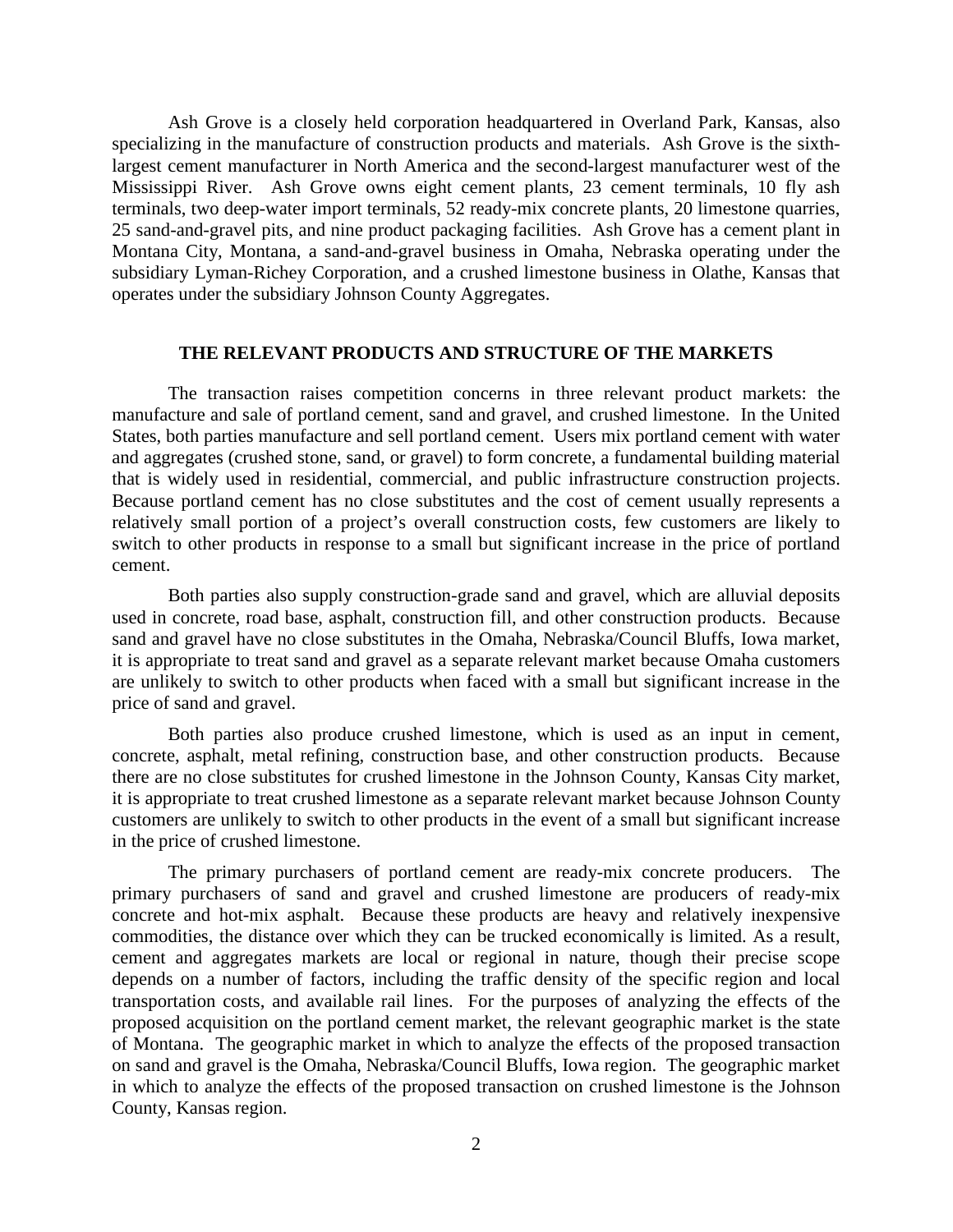These relevant markets are already highly concentrated. In Montana, the parties are two of only three suppliers of cement. In the Omaha/Council Bluffs market, the parties are the two leading suppliers of sand and gravel. In the Johnson County, Kansas, the parties are the two largest suppliers of crushed limestone and are located across the street from each other in Olathe, Kansas.

## **ENTRY**

Entry into the relevant portland cement, sand and gravel, and crushed limestone markets would not be timely, likely, or sufficient in magnitude, character, and scope to deter or counteract the anticompetitive effects of the proposed transaction. Entry into the cement market is expensive and slow. The cost to construct a new portland cement plant of sufficient size to be competitive would likely cost over \$500 million and take more than five years. Building a rail terminal, though less difficult and expensive than building a plant, can take more than two years and several million dollars, and is only an option for firms with cement plants in sufficiently close proximity to supply the terminal economically.

New entry into the sand and gravel markets may take more than two years to complete. Sand-and-gravel entrants face significant hurdles because federal and local permits are required before they can commence operation, and the permitting process can exceed two years.

Opening a new quarry to mine and process crushed limestone in Kansas City typically costs \$3 to 4 million and takes approximately five years to accomplish. Additionally, Johnson County has not approved a new quarry site in more than twenty-five years due to municipal opposition.

Given the difficulties of entry in these three relevant markets, entry would not be likely, timely, and sufficient to defeat the likely anticompetitive effects of the proposed transaction in the relevant markets.

## **EFFECTS OF THE ACQUISITION**

Unless remedied, the proposed merger would likely result in competitive harm in each of the relevant portland cement, sand and gravel, and crushed limestone markets. The merger would eliminate head-to-head competition between the parties in each of these markets and significantly increase market concentration. For many customers in these markets, the merger would combine their two closest competitors, leaving the merged entity with the power to increase prices to these customers unilaterally. The merger would produce a *de facto* monopoly in the supply of sand and gravel in Omaha, leave only two suppliers of cement in Montana, and consolidate the two largest suppliers of crushed limestone in Johnson County. Further, if consummated without a remedy, the Acquisition would enhance the possibility of higher prices in the Montana cement market through collusion or coordinated action between the remaining two competitors.